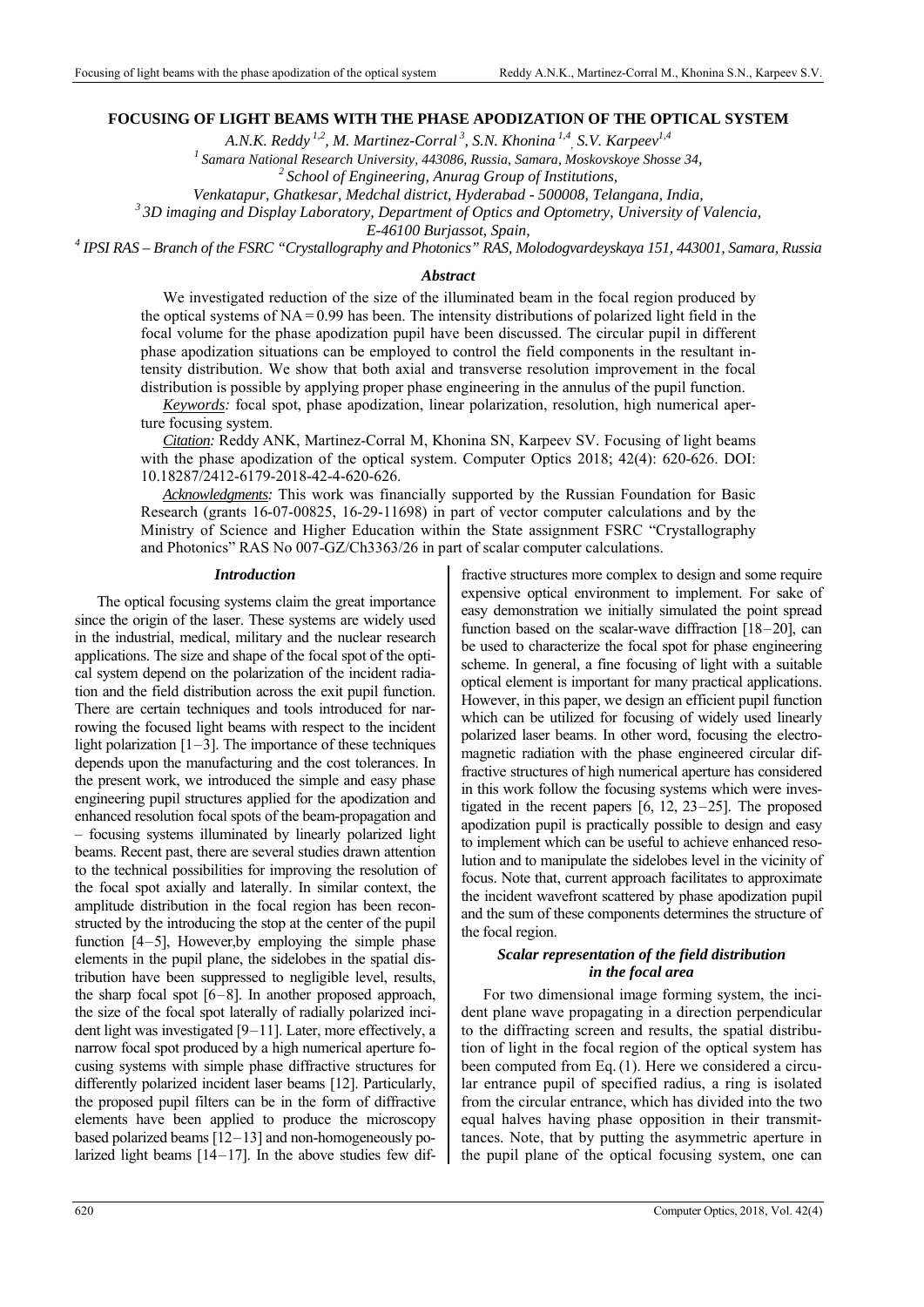eliminate the lower order optical side-lobes of the incident field distribution. This is an important result which is helpful to solve a practical problem known as twopoint resolution [27–28], i.e. two closely spaced objects which are to be viewed in the presence of geometrical aberrations  $[21-22]$ , Rays emanating from the points will form the point spread function (PSF) patterns around their paraxial image points.

The total transmittance distribution of the circular pupil is given in the Fig. 1*b*. It has the function form  $g(r, \varphi)$ , represented by the Eq.(3). On the image plane, the total diffraction field amplitude  $G(x, y)$  contributing by the pupil function is equal to the sum of the diffraction components contributing by the circular entrance, the left and right half ring is given by Eq.(1), which is written as Eq.(2) in polar coordinates:

$$
G(x, y) = -\frac{ik}{2\pi f} \int_{-\infty}^{\infty} \int g(u, v) \exp\left[-\frac{ik}{f}(xu + yv)\right] du dv , (1)
$$
  
\n
$$
G(\rho, \theta) = -\frac{ik}{2\pi f} \int_{0}^{\infty} \int_{0}^{2\pi} g(r, \phi) \times
$$
  
\n
$$
\times \exp\left[-\frac{ik}{f} r \rho \cos(\theta - \phi)\right] r dr d\phi,
$$
\n(2)

$$
g(r,\varphi) = \begin{cases} 0, & r > R, \\ i, & R \ge r \ge R - \Delta, -\pi/2 \le \varphi < \pi/2, \\ -i, & R \ge r \ge R - \Delta, /2 \le \varphi < 3\pi/2, \\ 1, & 0 < r < R - \Delta. \end{cases}
$$
 (3)

The parameters we considered in the above expressions are determined as, follows: wavelength of monochromatic plane wave  $\lambda = 0.000532$  mm, radius of the apodization pupil function  $R = 10$  mm, at the periphery of the circular entrance, the width of the half ring  $\Delta = 1$  mm and the focal length of the lens  $f = 300$  mm. The calculations (Figs. 1, 2) were performed by using the Fourier transforms  $(1)$ ,  $(2)$ .



*Fig. 1. Pupil apodization function: amplitude (a) and phase (b)* 

The PSF intensity distribution shown in the fig. 2*c* is the spatial redistribution of the field with the suppressed side-lobes (right) and the enhanced side-lobes (left), i.e., the apodized PSF, in which a side-lobes are suppressed to the zero-level intensity and the principal maximum is found to be narrow on one side of the diffraction pattern. Here the right side of the PSF is obtained at the cost of worsening its counterpart. The resolution of the optical system is improving by a simultaneous suppression of the side-lobes and narrowing the principal maximum in a half part of the resultant pattern in the focal region.

# *Vector representation of the field distribution in the focal area*

The vector electric field in a homogeneous dielectric medium close to the focus can be described by Debye approximation [6, 12, 23–25, 29]:

$$
\mathbf{E}(x, y, z) =
$$
\n
$$
= \begin{pmatrix} E_x(x, y, z) \\ E_y(x, y, z) \\ E_z(x, y, z) \end{pmatrix} = -\frac{if}{\lambda} \int_0^{\theta_{\text{max}} 2\pi} B(\theta, \phi) \mathbf{P}(\theta, \phi) \times
$$
\n
$$
\times \exp[i k(x \sin \theta \cos \phi + y \sin \theta \sin \phi + z \cos \theta)] \times
$$
\n
$$
\times \sqrt{\cos \theta} \sin \theta \, d\theta \, d\phi,
$$
\n(4)

where  $(x, y, z)$  are Cartesian coordinates of the focal area, (θ,φ) are the spherical angular coordinates of the output pupil of the focusing system,  $B(\theta, \phi)$  is the transmission function (analogue to the apodization function from Eq. (3), **P**( $\theta$ , $\phi$ ) is the polarization vector,  $n\sin\theta_{\text{max}} = NA$ ,  $n$  is the refractive index of the media,  $k = 2\pi/\lambda$  is the wave number,  $\lambda$  is the wavelength, *f* is the focal length. The calculations were performed with the aid of the integral (4) for linear *x-*polarization when the polarization vector is expressed by:

$$
\mathbf{P}^{x-lin}(\theta,\phi) = \begin{pmatrix} 1+\cos^2\phi(\cos\theta-1) \\ \sin\phi\cos\phi(\cos\theta-1) \\ -\sin\theta\cos\phi \end{pmatrix}.
$$
 (5)



The intensity of the field in the focal plane  $(z=0)$  was calculated as the sum of component intensities:

$$
\left|E_x(x, y, z)\right|^2 + \left|E_y(x, y, z)\right|^2 + \left|E_z(x, y, z)\right|^2. \tag{6}
$$

Table 1 shows the axial distributions of linear *x*-polarized electric field intensity in the focal region, produced under different considerations in the pupil plane. It is equal to the sum of different electric field components from various zones of the pupil function. Here we considered an aplanatic pupil system (free from spherical aberration) with high numerical aperture  $(NA=0.99)$  gives the resultant field distribution in the focal region as shown in the Table 1.

The lateral distribution area has shown in the focal plane ( $z = 0$ ) is restricted by a  $4\lambda \times 4\lambda$  size,  $\lambda = 1$ mm. Here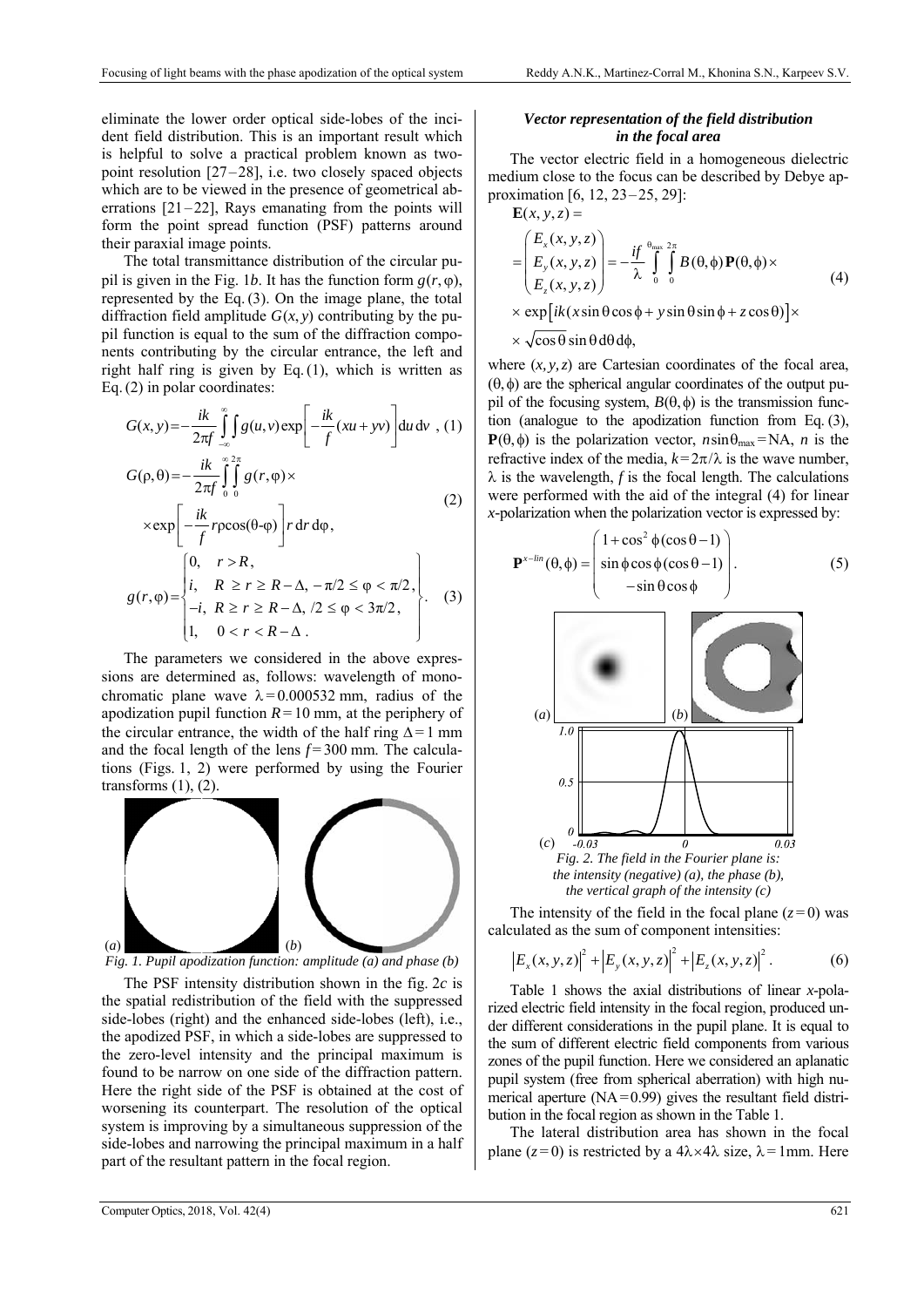we can observe the tight focusing of laser beams with phase apodization pupils and localization of light in the focal region is investigated with linear *x*-polarization

type. In the given considerations, we obtained the full width at half maximum (FWHM) along the *x*- and *y*- directions which are defined in the Tables 1 and 2 as  $S_x$  and  $S_y$ .

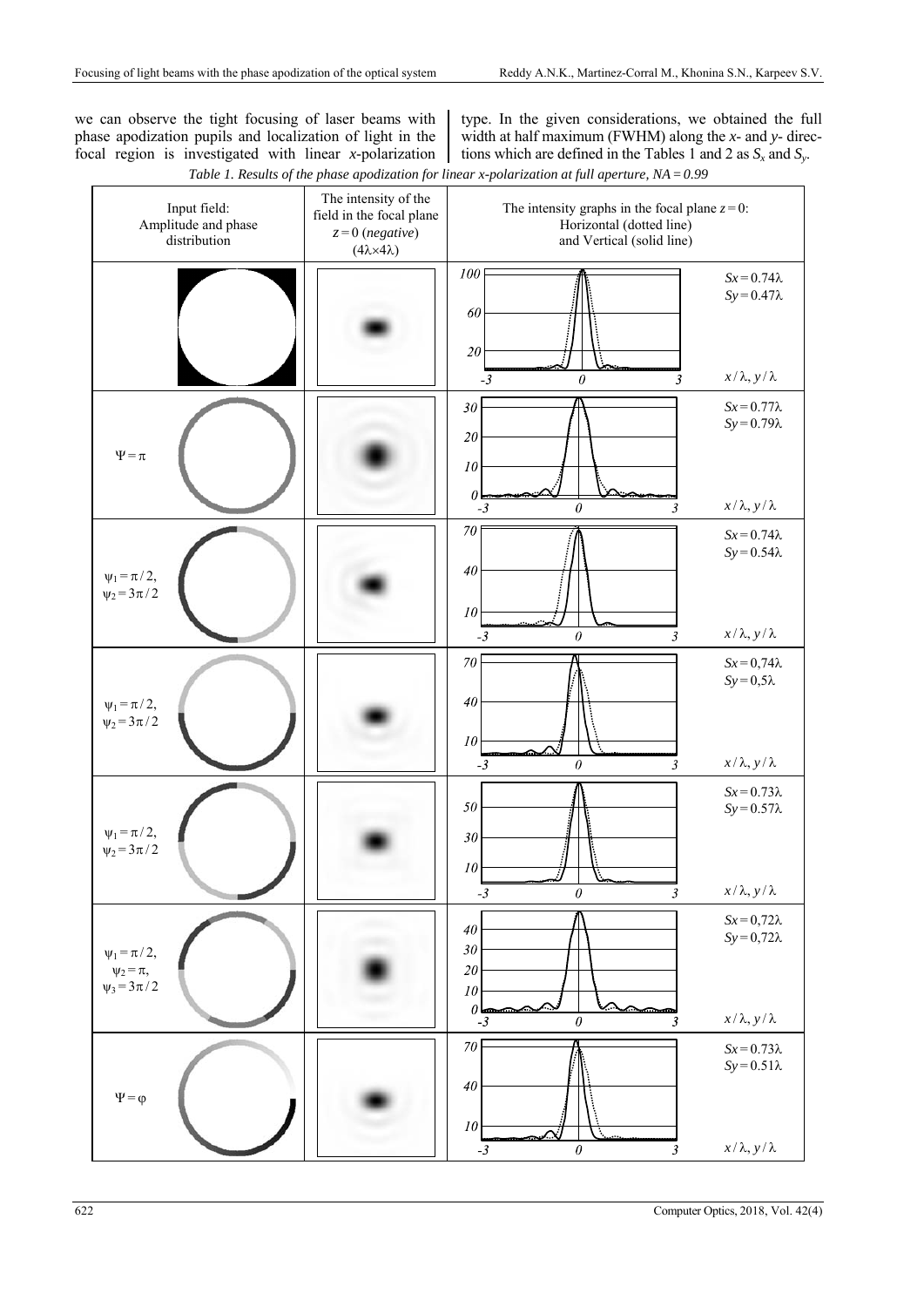| Input field:<br>Amplitude and phase<br>distribution          | The intensity of the field<br>in the focal plane $z=0$<br>(negative) (4λ×4λ) | The intensity graphs in the focal plane $z=0$ :<br>Horizontal (dotted line)<br>and Vertical (solid line) |                                                                    |
|--------------------------------------------------------------|------------------------------------------------------------------------------|----------------------------------------------------------------------------------------------------------|--------------------------------------------------------------------|
|                                                              |                                                                              | 5<br>3                                                                                                   | $Sx = 0.84\lambda$<br>$Sy = 0.33\lambda$                           |
|                                                              |                                                                              | $-3$<br>ſ)<br>4                                                                                          | $x/\lambda$ , $y/\lambda$                                          |
| $\Psi_1 = \pi / 2$ ,<br>$\psi_2 = 3\pi/2$                    |                                                                              | 3<br>$\overline{2}$<br>1<br>$\sim$                                                                       | $Sx = 1.4\lambda$<br>$Sy = 0.52\lambda$                            |
|                                                              |                                                                              | $\theta$<br>3<br>$-3$                                                                                    | $x/\lambda$ , $y/\lambda$                                          |
| $\Psi_1 = \pi / 2$ ,<br>$\psi_2 = 3\pi/2$                    |                                                                              | $\mathfrak{Z}$<br>$\overline{2}$                                                                         | $Sx = 0.62\lambda$<br>$Sy = 0.32\lambda$                           |
|                                                              |                                                                              | 0<br>- 3<br>3                                                                                            | $x/\lambda$ , $y/\lambda$                                          |
| $\Psi_1 = \pi / 2$ ,<br>$\psi_2 = 3\pi/2$                    |                                                                              | 2<br>1                                                                                                   | $Sx = 0.38\lambda$<br>$Sy = 0.49\lambda$                           |
|                                                              |                                                                              | $-3$<br>$\theta$<br>3                                                                                    | $x/\lambda$ , $y/\lambda$                                          |
| $\psi_1 = \pi / 2,$<br>$\psi_2 = \pi$ ,<br>$\psi_3 = 3\pi/2$ |                                                                              | 2                                                                                                        | $Sx = 0.9\lambda$<br>$Sy = 0.41\lambda$<br>$x/\lambda, y/\lambda$  |
|                                                              |                                                                              | $\boldsymbol{\theta}$<br>$-3$<br>3                                                                       |                                                                    |
| $\psi = \varphi$                                             |                                                                              | $\mathfrak{Z}$<br>2<br>V<br>1<br>$\sim$<br>then<br>$\boldsymbol{\theta}$                                 | $Sx = 0.47\lambda$<br>$Sy = 0.87\lambda$<br>$x/\lambda, y/\lambda$ |

*Table 2. Results of the phase apodization for linear x-polarization at narrow ring aperture, NA=0.99* 

For the unapodized pupil of  $NA = 0.99$  (1<sup>st</sup> row of Table 1) results the elongated focal spot, one can obtain the horizontal, vertical components in the axial distribution of the electric field with FWHMx of 0.74λ and FWHMy of 0.47 $\lambda$ . The apodization pupils with phase change ( $\psi$ ) of  $\pi$  in the annulus (2<sup>nd</sup> row of Table 1) of the pupil allow an optical system for achieving the circular focal spot with FWHMx of 0.74λ and FWHMy of 0.79λ. As the ring separated from the circular entrance of the pupil is divided into equal halves among which the left half ring with phase  $(\psi_1)$  of  $\pi/2$  and the right half ring with phase (ψ<sub>2</sub>) of  $3π/2$  (3<sup>rd</sup> row of Table 1) produces the asymmet-

ric focal spot i.e., the resultant electric field intensity distribution in the focal volume has found with suppressed side-lobes. In this case the right side pattern (low sidelobes side) is obtained at the cost of the left side pattern. The vertical size of the linear *x*-polarized component of the electric field has modified by the apodization pupil, and the redistributed focal volume with FWHMx of 0.54λ whereas the horizontal component FWHMy of 0.74λ shifts towards the left side of the focus.

In another approach, the annulus of the pupil function is configured with similar phase engineering, but the angle of orientation for the annulus changes (as seen in  $4<sup>th</sup>$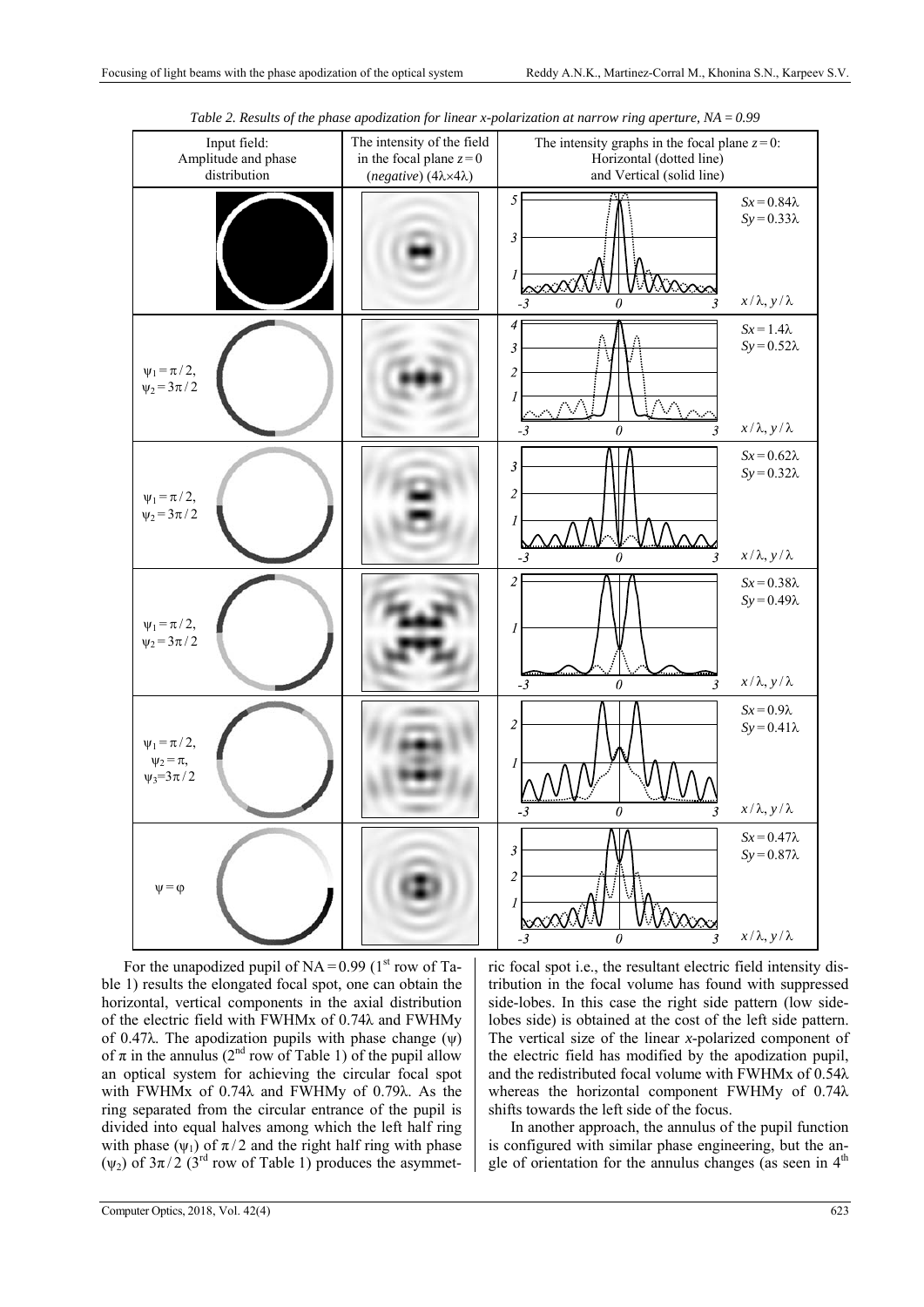row of Table 1), results the vertical and horizontal components of the focal spot are altered. The size of focal spot is reduced in the vertical direction with the FWHM of 0.5λ which is much lower than that of the unapodized case. In this case the suppression of the sidelobes in the focal distribution has been improved on one side of the focal volume. While phase engineering in the annulus is necessary for light focusing, shifting and resolution gain, therefore, the vertical component of the resultant field distribution shifts towards the left side of the pattern comes as a result of simultaneous suppression of sidelobes and sharpened focus on the right side of the component is obtained at the cost of the field distribution on the counter side of the component. In another case, it can be seen that with a phase switching of  $\psi_1$  and  $\psi_2$  in the annulus with the angle of orientation  $(θ)$  90 $^{\circ}$  around the circular entrance restricts the input field and present the focal volume with the optimized field distribution (As see in  $5<sup>th</sup>$  row of Table 1), thus the sidelobe levels are reduced in the contributions of the vertical and horizontal components of the focal distribution. In this case we have shown that light focusing with subwavelength diffraction localization is significantly modified and the focal spot size in vertical and horizontal directions is computed as 0.73λ and 0.57λ, respectively.

It is observed that with the annulus ring, it is possible to generate various combinations of phases  $\psi_1$ ,  $\psi_2$  and  $\psi_3$ spanning the entire 360° range produces the rectangular focal spot  $(6<sup>th</sup>$  row of Table 1). In this case, the horizontal component in the resultant field distribution contributes the sidelobes with the zero-level intensity and obtained the FWHM of 0.72λ which is as same as the size of the field component in vertical direction. For a continuous phase change annulus ring around the circular entrance pupil (as seen in  $7<sup>th</sup>$  row of Table 1), the intensity of the sidelobes in the right half of the field components in vertical and horizontal directions is controlled to the zerointensity level and the zero-order spot found to be sharp on the same side of the vertical and horizontal components, results the focal spot with  $FWHMx = 0.73\lambda$  and FWHMy = 0.51λ.

While the ring aperture with no apodization (as shown in  $1<sup>st</sup>$  row of Table 2) produces the focal volume in which the full width at half maximum (FWHM) of the focal spot in vertical direction is computed as 0.33λ whereas the FWHM of the horizontal component is 0.84λ. Therefore, the resolution of the focal spot in the vertical direction is found beyond the diffraction limit. By controlling the phase of the annulus around the circular entrance in the form of  $\psi_1$  and  $\psi_2$ , the horizontal component of the electric field intensity lost its shape in the focal volume [6, 12], however, it is efficient to control the subwavelength structure in vertical direction (as displayed in  $2<sup>nd</sup>$  row of Table 2). In this consideration, for the phase engineered annulus, the FWHM of the vertical component of the field is computed as 0.52λ. While, with similar phase configuration annulus of 90° orientation angle the input field is restricted and demonstrating generation of double elongated focal spots  $(3<sup>rd</sup> row of Table 2)$ , results the size of the focal spots in vertical direction is altered to 0.32λ, which is less than that of the diffraction limit while the size of the focal spots in horizontal direction is 0.62λ. Compact closely spaced light spots are of practical interest in the problems of interaction of femtosecond laser radiation with matter [30, 31], imaging of the far-field objects separated in a close distance [28] and it can be applied to compensate the defocusing effect [32–33] at the telescope objective results superresolution astronomical imaging for point sources. Here the apodization efficiency is defined to provide better sidelobe control and resolution gain.

As the phase in the annulus switches from  $\psi_1$  to  $\psi_2$ and vice versa around the pupil entrance produces a complex focal field, in which the size of the focus in the horizontal and vertical directions is computed as 0.38λ and 0.49λ, as illustrated in  $4<sup>th</sup>$  row of Table 2. However, the subwavelength light distribution corresponding to higher order in the horizontal component of the field is restricted by the phase apodization pupil. On other hand, a focal volume produced by the annulus ring with the phase variation of  $\psi_1$ ,  $\psi_2$  and  $\psi_3$  (as shown in 5<sup>th</sup> row of Table 2) demonstrated that the size of the focus for horizontal component is measured as 0.9λ, results the central interior energy in the focus dispersed into the corresponding orders is responsible to redistribute the subwavelength diffraction in the total field intensity. In application of continuous coded phase  $(\psi)$  spanning the entire  $360^{\circ}$  range over the circular entrance (as shown in the  $6^{\text{th}}$ ) row of Table 2), the field distributions near the focus is almost as same as the field distributions around the focus produced by the ring structure shown in the  $1<sup>st</sup>$  row of Table 2. Since the size of the focal spot produced by the phase apodization pupil for horizontal and vertical components is 0.47λ and 0.87λ, respectively.

### *Conclusion*

Among the discussion, it is concluded that the spatial redistributions produced by the full aperture of  $NA = 0.99$ under various phase apodization conditions results the focal spot with decrease in size. It has shown that the sidelobes are suppressed in the contributions of the vertical and horizontal components of the focal volume. This fact should be considered when a laser beam with linear polarization illuminates the lens pupil, results the smoothened distribution obtained on one side of the field components at the cost of the distribution on the counter side of the field components. This spatial redistribution is useful to the characterize the resolution of two closely associated point sources. By employing the ring aperture  $(NA = 0.99)$ , one can obtain a focal spot with size beyond the diffraction limit. The phase apodization pupil that we proposed leads to design efficient focusing systems and also applied to improve the performance of the high numerical aperture imaging systems.

#### *References*

[1] Dorn R, Quabis S, Leuchs G. A sharper for radially polarized light beam. Phys Rev Lett 2003; 91: 233901. DOI: 10.1103/PhysRevLett.91.233901.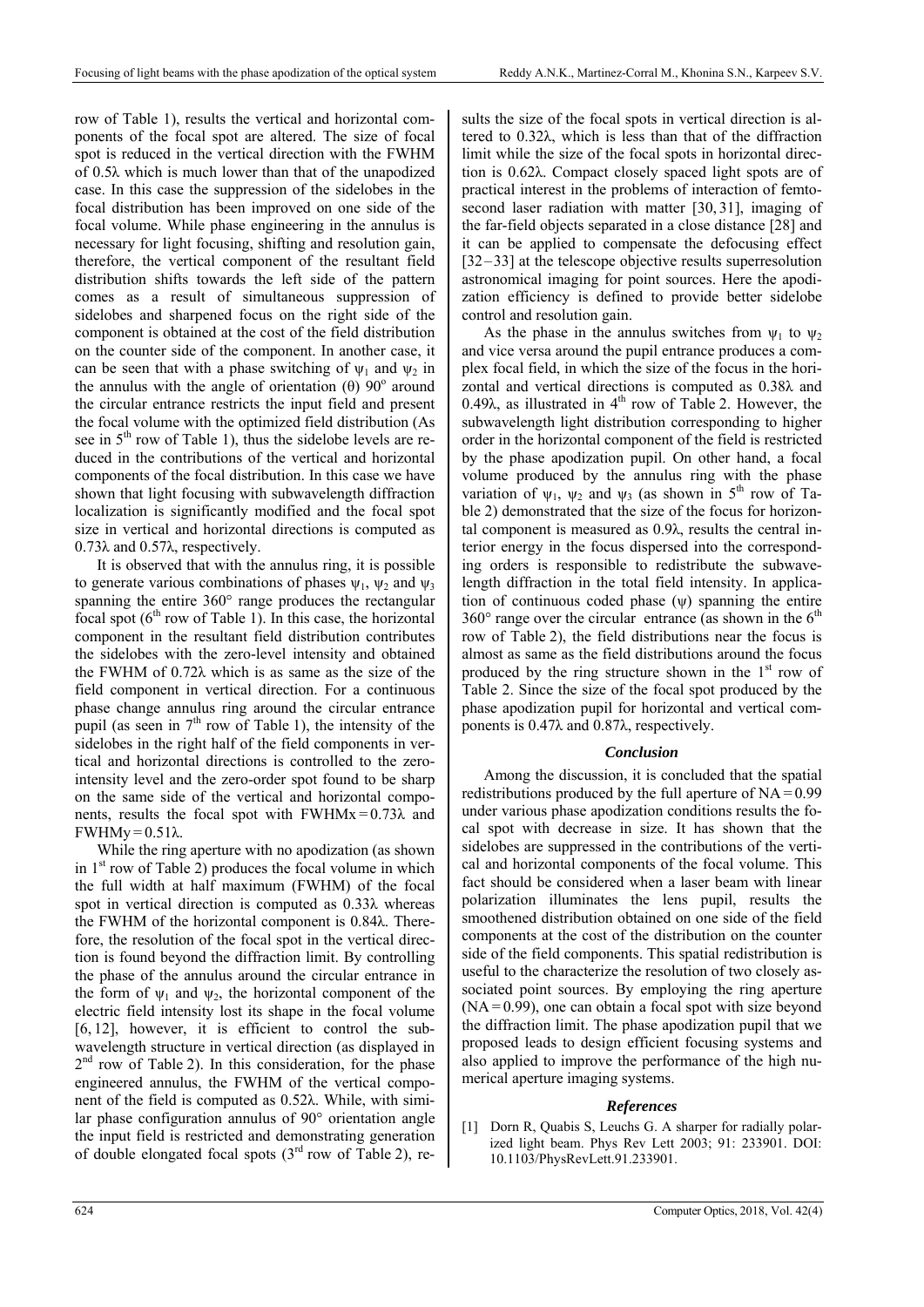- [2] Sheppard CJR, Choudhury A. Annular pupils, radial polarization, and superresolution. Appl Opt 2004; 43(22): 4322-4327. DOI: 10.1364/AO.43.004322.
- [3] Wang H, Shi L, Lukyanchuk B, Sheppard C, Chong TC. Creation of a needle of longitudinally polarized light in vacuum using binary optics. Nat Photon 2008; 2: 501-505. DOI: 10.1038/nphoton.2008.127.
- [4] Quabis S, Dorn R, Eberler M, Glöckl O, Leuchs G. Focusing light to tighter spot. Opt Comun 2000; 179(1-6): 1-7. DOI: 10.1016/S0030-4018(99)00729-4.
- [5] Davidson N, Bokor N. High-numerical-aperture focusing of radially polarized doughnuts beams with a parabolic mirror and a flat diffractive lens. Opt Lett 2004; 29(12): 1318-1320. DOI: 10.1364/OL.29.001318.
- [6] Khonina SN, Volotovsky SG. Controlling the contribution of the electric field components to the focus of a high numerical aperture lens using binary phase structures. J Opt Soc Am A 2010; 27(10): 2188-2197. DOI: 10.1364/JOSAA.27.002188.
- [7] Sun CC, Liu CK. Ultrasmall focusing spot with a long depth of focus based on polarization and phase modulation. Opt Lett 2003; 28(2): 99-101. DOI: 10.1364/OL.28.000099.
- [8] Huang K, Shi P, Kang X-L, Zhang X, Li Y-P. Design of DOE for generating a needle of a strong longitudinally polarized field. Opt Lett 2010; 35(7): 965-967. DOI: 10.1364/OL.35.000965.
- [9] Zhou Z, Tan Q, Li Q, Jin G. Achromatic generation of radially polarized beams in visible range using segmented subwavelength metal wire gratings. Opt Lett 2009; 34(21): 3361-3363. DOI: 10.1364/OL.34.003361.
- [10] Volpe G, Petrov D. Generation of cylindrical vector beams with few-mode fibers excited by Laguerre–Gaussian beam. Opt Commun 2004; 237(1-3): 89-95. DOI: 10.1016/j.optcom.2004.03.080.
- [11] Kozawa Y, Sato S. Generation of a radially polarized beam by use of a conical Brewster prism. Opt Lett 2005; 30(22): 3063-3065. DOI: 10.1364/OL.30.003063.
- [12] Khonina SN. Simple phase optical elements for narrowing of a focal spot in high-numerical-aperture conditions. Opt Eng 2013; 52(9): 091711. DOI: 10.1117/1.OE.52.9.091711.
- [13] Igelesias I, Vohnsen B. Polarization is structuring for focal volume shaping in high-resolution microscopy. Opt Commun 2007; 271(1): 40-47. DOI: 10.1016/j.optcom.2006.10.001.
- [14] Khonina SN, Karpeev SV, Alferov SV. Polarization converter for higher-order laser beams using single binary diffractive optical element as beam splitter. Opt Lett 2012; 37(12): 2385-2387. DOI: 10.1364/OL.37.002385.
- [15] Neil MAA, Massoumian F, Juškaitis R, Wilson T. Method for the generation of arbitrary complex vector wave fronts. Opt Lett 2002; 27(21): 1929-1931. DOI: 10.1364/OL.27.001929.
- [16] Khonina SN, Karpeev SV. Grating-based optical scheme for the universal generation of inhomogeneously polarized beams. Appl Opt 2010; 49(10): 1734-1738. DOI: 10.1364/AO.49.001734.
- [17] Davis JA, McNamara DE, Cottrell DM, Sonehara T. Twodimensional polarization encoding with a phase only liquid-crystal spatial light modulator. Appl Opt 2000; 39(10): 1549-1554. DOI: 10.1364/AO.39.001549.
- [18] Jacquinot P, Roizen-Dossier B. Apodization. Prog Opt 1964; 3: 29-32.
- [19] Barakat R. Solution to the Lunenberg apodization problems. J Opt Soc Am 1962; 52: 264-272.
- [20] Ratnam C, Lakshman Rao V, Goud SL. Comparison of PSF maxima and minima of multiple annuli coded aperture (MACA) and complementary multiple annuli coded aperture (CMACA) systems. J Phys D: Appl Phys 2006; 39: 4148-4152. DOI: 10.1088/0022-3727/39/19/005.
- [21] Sayanna R, Karuna Sagar D, Goud SL. Effects of defocusing on the sparrow limits for apodized optical systems. Opt Commun 2003; 217(1-6), 59-67. DOI: 10.1016/S0030- 4018(02)02291-5.
- [22] Karuna Sagar D, Bikshamaiah G, Goud MK, Goud SL. Defect of focus in two-line resolution with Hanning amplitude filters. J Mod Opt 2006; 53(14): 2011-2019. DOI: 10.1080/09500340600787507.
- [23] Rao L, Pu J, Chen Z, Yei P. Focus shaping of cylindrically polarized vortex beams by a high numerical aperture lens. Opt Laser Technol 2009; 41(3): 241-246. DOI: 10.1016/j.optlastec.2008.06.012.
- [24] Chen B, Pu J. Tight focusing of the elliptically polarized vortex beam. Appl Opt 2009; 48(7): 1288-1294. DOI: 10.1364/AO.48.001288.
- [25] Khonina SN, Kazanskiy NL, Volotovsky SG. Vortex phase transmission function as a factor to reduce the focal spot of the high aperture system. J Mod Opt 2011; 58(9): 748-760. DOI: 10.1080/09500340.2011.568710.
- [26] Cheng L, Siu GG. Asymmetric apodization. Meas Sci Technol 1991; 2: 198-202. DOI: 10.1088/0957- 0233/2/3/002.
- [27] Reddy ANK, Karuna Sagar D. Two-point resolution of asymmetrically apodized optical systems. Óptica Pura y Aplicada 2013; 46(3): 215-222. DOI: 10.7149/OPA.46.3.215.
- [28] Reddy ANK, Verma P, Khonina SN, Hashemi M, Martinez-Corral M. Far-field light imaging in the presence of atmospheric turbulence with rotating anti-phase apertures: Theoretical investigation. 2017 IEEE International Conference on Industrial Technology (ICIT) 2017: 1008- 1012. DOI: 10.1109/ICIT.2017.7915499.
- [29] Richards B, Wolf E. Electromagnetic diffraction in optical systems, II. The structure of the image field in an aplanatic system. Proc Royal Soc A 1959; 253: 358-379. DOI: 10.1098/rspa.1959.0200.
- [30] Uryupina DS, Ivanov KA, Brantov AV, Savel'ev AB, Bychenkov VYu, Povarnitsyn ME, Volkov RV, Tikhonchuk VT. Femtosecond laser-plasma interaction with prepulsegenerated liquid metal microjets. Physics of Plasmas 2012; 19(1): 013104. DOI: 10.1063/1.3675871.
- [31] Khonina SN, Degtyarev SA, Porfirev AP, Moiseev OYu, Poletaev SD, Larkin AS, Savelyev-Trofimov AB. Study by focusing into closely spaced spots via illuminating a diffractive optical element by a short-pulse laser beam. Computer Optics 2015; 39(2): 187-196. DOI: 10.18287/0134-2452-2015-39-2-187-196.
- [32] Reddy ANK, Karuna Sagar D, Khonina SN. Complex pupil mask for aberrated imaging of closely spaced objects. Optics and Spectroscopy 2017; 123(6): 940-949. DOI: 10.1134/S0030400X17120189.
- [33] McKechnie TS. The effect of defocus on the resolution of two points. J Mod Opt 1973; 20(4): 253-262. DOI: 10.1080/713818765.